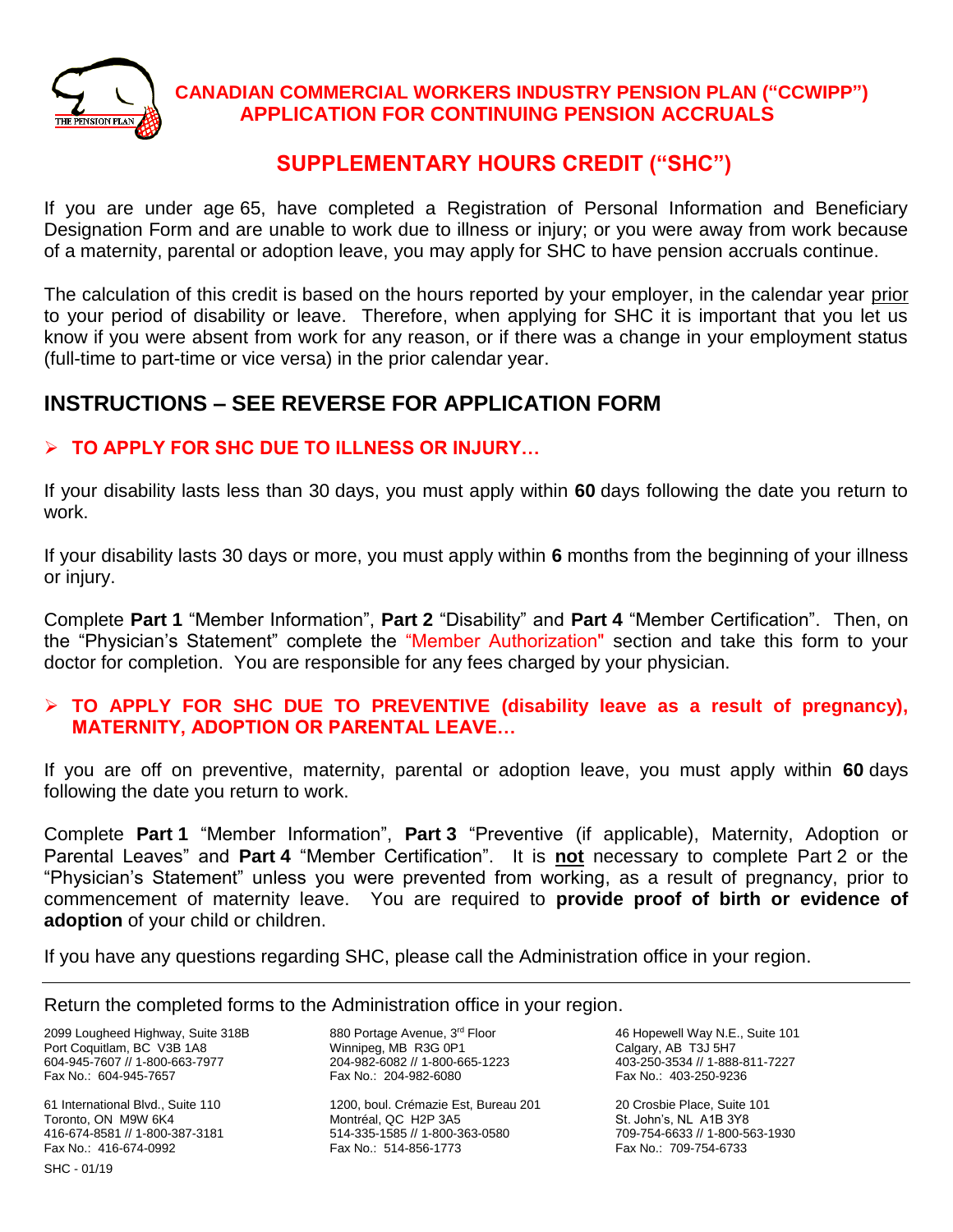### **APPLICATION FOR SUPPLEMENTARY HOURS CREDIT – MEMBER STATEMENT**

| <b>PART 1: MEMBER INFORMATION</b>                                                                                                                                                                                                                                              | Plan Membership No: Now we have the control of the control of the control of the control of the control of the control of the control of the control of the control of the control of the control of the control of the contro |  |
|--------------------------------------------------------------------------------------------------------------------------------------------------------------------------------------------------------------------------------------------------------------------------------|--------------------------------------------------------------------------------------------------------------------------------------------------------------------------------------------------------------------------------|--|
|                                                                                                                                                                                                                                                                                | Date of Birth: $\frac{1}{\text{Year}}$<br>Month<br>$\overline{Dav}$                                                                                                                                                            |  |
|                                                                                                                                                                                                                                                                                |                                                                                                                                                                                                                                |  |
|                                                                                                                                                                                                                                                                                |                                                                                                                                                                                                                                |  |
| Telephone No.: ____________________________Email Address: _______________________                                                                                                                                                                                              |                                                                                                                                                                                                                                |  |
| Employer: <u> Filmployer</u> <b>Employer Employer Employer Employer Employer Employer Employer Employer Employer Employer Employer Employer Employer Employer Employer Employer Empl</b>                                                                                       |                                                                                                                                                                                                                                |  |
| Did your Employment Status change in the calendar year prior to your Disability or Leave?                                                                                                                                                                                      | Day<br>$\square$ No<br>$\Box$ Yes                                                                                                                                                                                              |  |
| Year<br>Month<br>Dav                                                                                                                                                                                                                                                           | Year<br>Month<br>Day                                                                                                                                                                                                           |  |
| <b>PART 2: DISABILITY</b><br>I became unable to work on $\frac{1}{\sqrt{1-\frac{1}{n}}}$ Month Day due to an illness/injury which prevented me from<br>performing the duties of my regular occupation or any other gainful employment.<br>ш<br>I have not returned to work, or |                                                                                                                                                                                                                                |  |
| $\Box$ I returned to <b>modified hours</b> of work on:                                                                                                                                                                                                                         | or                                                                                                                                                                                                                             |  |
| Year<br>□ I returned to regular hours of work on:<br>Year                                                                                                                                                                                                                      | Month<br>Day<br>$\overline{Dav}$<br>Month                                                                                                                                                                                      |  |
| <b>PART 3: PREVENTIVE LEAVE</b><br>Physician's Statement must be completed                                                                                                                                                                                                     | <b>MATERNITY/ADOPTION/PARENTAL LEAVES</b><br>Provide proof of birth/adoption                                                                                                                                                   |  |
| $\Box$ Preventive                                                                                                                                                                                                                                                              | Type of leave: $\Box$ Maternity $\Box$ Adoption $\Box$ Parental                                                                                                                                                                |  |
| Day                                                                                                                                                                                                                                                                            | Date Leave Commenced: Vear<br>Month<br>Day                                                                                                                                                                                     |  |
| Day                                                                                                                                                                                                                                                                            | Day<br>I returned to work on: 1 Year Month<br>Day                                                                                                                                                                              |  |
|                                                                                                                                                                                                                                                                                | ப<br>I have not returned to work                                                                                                                                                                                               |  |
|                                                                                                                                                                                                                                                                                |                                                                                                                                                                                                                                |  |

### **PART 4: MEMBER CERTIFICATION**

I certify that, to the best of my knowledge and belief, the information given in this form is true, correct and complete.

I hereby authorize the Trustees and the administrator of CCWIPP to collect, record, retain, disclose, and if applicable, destroy the personal information, referenced herein. I understand that all personal information will be kept confidential and secure, and that it will only be used for the purpose of determining and calculating my benefit entitlement. Also, I understand that I may review my personal information, to ensure that it is up-to-date, and that I may withhold or revoke my consent for its use, at any time. However, I realize that if I withhold or revoke my consent for its use, thereby limiting or restricting the ability to determine my benefit entitlement, my participation in CCWIPP may be impaired.

Signature of Plan Member:\_\_\_\_\_\_\_\_\_\_\_\_\_\_\_\_\_\_\_\_\_\_\_\_\_\_\_\_\_\_\_\_\_\_\_\_\_\_\_\_\_\_\_ Date:\_\_\_\_\_\_\_\_\_\_\_\_\_\_\_\_\_\_\_\_\_\_\_\_\_\_\_\_\_\_\_\_\_\_\_\_

| <b>PART 5: VERIFICATION (for Administrator's Use)</b> |                   |
|-------------------------------------------------------|-------------------|
| Employer:                                             | Name of Verifier: |
| Telephone Number:                                     | Title:            |
| Signature:                                            | Date:             |

Please see other side for instructions.

SHC - 01/19 **NOTE: THE BOARD OF TRUSTEES RESERVES THE RIGHT TO REQUEST ADDITIONAL INFORMATION AND/OR A SECOND MEDICAL OPINION.**